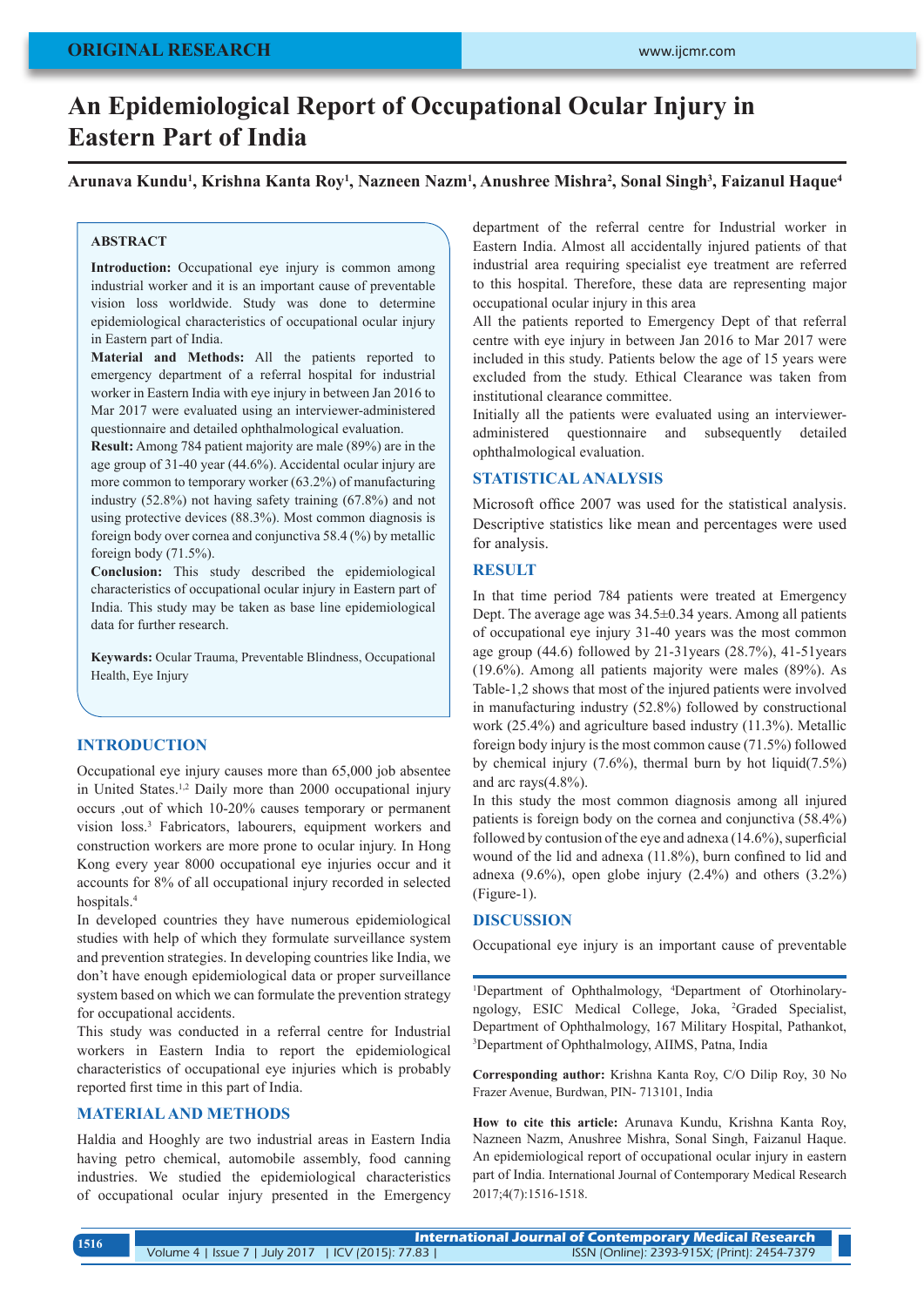| ge (%)      |      | Sex | $\binom{0}{0}$<br>Factory   |            | Cause of Injury (%)      |               | Diagnosis (%)                            |           |
|-------------|------|-----|-----------------------------|------------|--------------------------|---------------|------------------------------------------|-----------|
| ess than 21 |      | 89  | mring<br>Aanufact           | 52.8       | Metallic Foreign body    | 71.5          | Foreign body over cornea and conjunctiva | 58.4      |
| $1 - 30$    | 28.7 |     | Construction                | 25.4       | Chemical Injury          | 7.6           | Contusion of eye and adnexa              | 14.6      |
| $1 - 40$    | 44.6 |     | Ľe<br>Agricultur<br>Service | 11.3       | Hot Liquid               |               | Superficial Wound of lid and adnexa      | 11.8      |
| $1-50$      | 19.6 |     |                             | $\ddot{6}$ | arc rays                 | $\frac{8}{4}$ | Burn confined to lid and adnexa          | 9.6       |
| 1 and above |      |     | <b>Others</b>               | 4.2<br>प   | By glass                 |               | Open globe Injury                        | 2.4<br>2  |
|             |      |     |                             |            | Explosive exposure       | $\frac{1}{2}$ | Others                                   | 3.3<br>3. |
|             |      |     |                             |            | Others                   | 53            |                                          |           |
|             |      |     |                             |            | Table-1: Cause of Injury |               |                                          |           |

blindness and it has an eminent economic impact, not only on the industry but also on the worker and their families.<sup>6</sup> Though there is great progress in management of ocular injury, primary prevention remains critically important.<sup>7-11</sup>

According to this study majority of workers i.e 44.6% falls in the age group of 31-40years. Therefore it shows that the work experience fails to reduce the occupational eye injury. This study shows that injuries are more common in males (89%), which is consistent with Kanoff et al. and Bauza et al.<sup>12-13</sup>

According to this study majority of the injured workers were working in manufacturing industries(52.8%), followed by constructional work (25.4%), agriculture based industry (11.3%), and services (6.3%). This findings corroborated with Chi et al. conducted in southeast China but not with the findings of Yu et al. conducted in Hong Kong.4,14 This discrepancy among different studies was probably due to unequal distribution of industries in different areas or may be due to inadequate sampling. However it is apparent that manufacturing industry workers had the highest risk of injury.

As shown in Figure-1 majority of patients (58.4%) were diagnosed with corneal or conjunctival foreign body, which is followed by contusion injury of the eye and adnexa (14.6%) which tallies with previous studies.<sup>4,6,17</sup> Among all the patients metallic foreign body injury was the most common cause (71.5%) followed by chemical injury(7.6%), thermal burn by hot liquid and arc rays. Protective devices have an important role in the prevention of occupational ocular injuries. But in this study, majority of the workers (88.3%) were not wearing protective glasses at the time of accident. This was also

observed by Thompson et al. in their study, they showed that only 13% of the workers were documented wearing eye protection at the time of injury.<sup>15</sup> Another study by Chen et al. showed that protective devices reduced ocular injury by 60%, even though 18.4% workers were wearing protective glasses at the time of injury.16 Thompson et al. also observed a large percentage of workers who sustained injury (92.9%) did not wear protective glass at the time of injury even though it was available or they were aware that the protective glasses was necessary for protection against ocular injury.3,15

The present study shows that only 32.2% of the injured workers have safety industrial training. In occupational injury there is always a sequence of events involving man, material and machine. So alteration of any of the factors may prevent the accidental injury. Maintaining the safe working condition requires cooperation from both employer and employee, in terms of safety training, awareness generation, protective device use, good maintenance of machine, implementation of machine guarding.14

The present study shows that only 32.2% of the injured workers have safety industrial training. In occupational injury there is always a sequence of events involving man, material and machine. So alteration of any of the factors may prevent the accidental injury. Maintaining the safe working condition requires cooperation from both employer and employee, in terms of safety training, awareness generation, protective device use, good maintenance of machine, implementation of machine guarding.14

This study also has some limitation. Although this study was conducted in a referral centre for industrial workers of Eastern India. Many patients of occupational ocular injury are



**Figure–1:** Diagnosis

| <b>Protective Device at the time</b><br>of injury $(\% )$ |      | Employment $(\% )$ |      | Safety training $(\% )$ |      |  |  |  |
|-----------------------------------------------------------|------|--------------------|------|-------------------------|------|--|--|--|
| Present                                                   | 11.7 | Temporary          | 62.3 | Present                 | 32.2 |  |  |  |
| Absent                                                    | 88.3 | Permanent          | 37.7 | Absent                  | 67.8 |  |  |  |
| <b>Table-2:</b> Protective Device at the time of injury   |      |                    |      |                         |      |  |  |  |